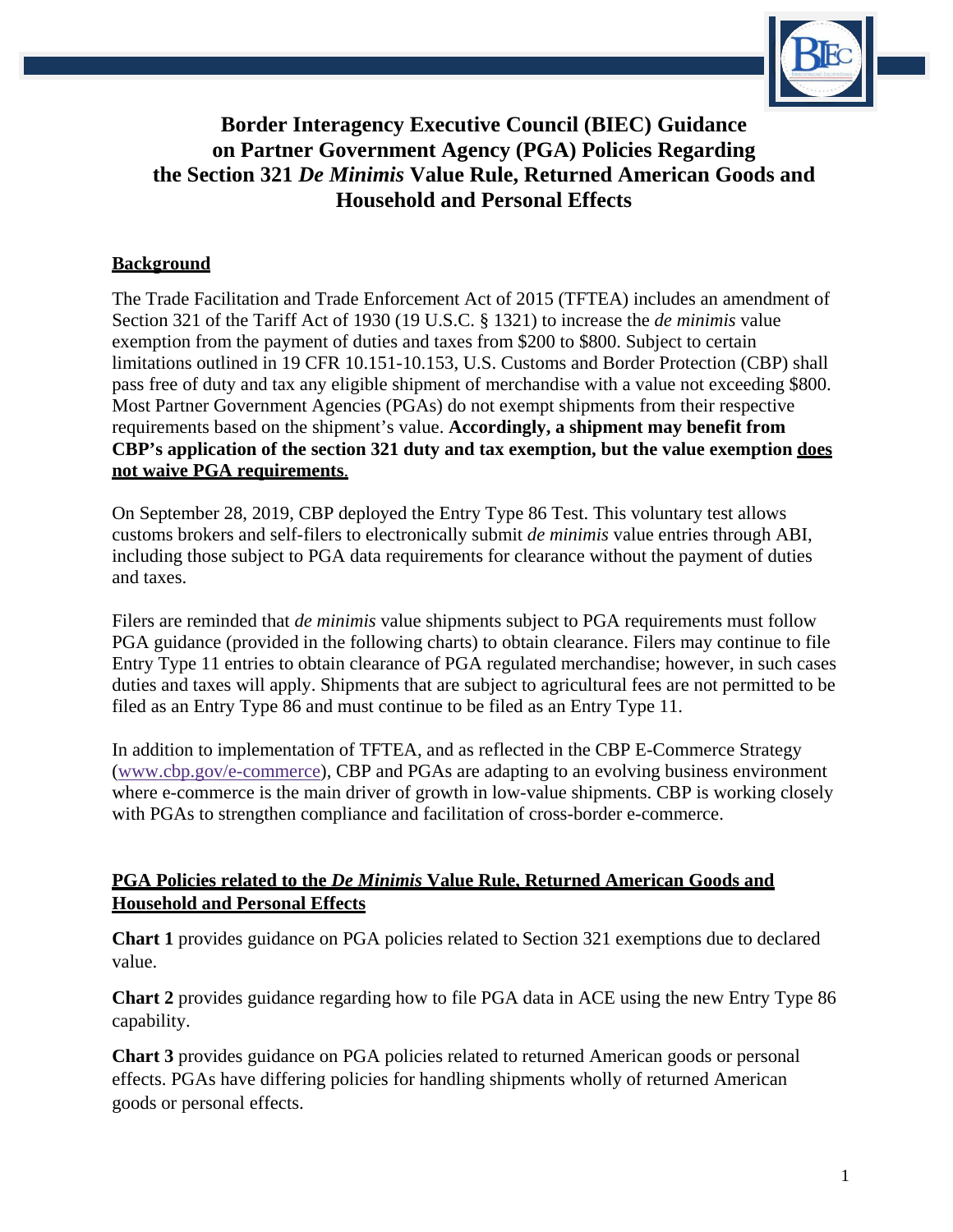

These charts were derived from input provided directly by the relevant PGAs and are meant to serve as guidance only.

Please refer to each Partner Government Agency's regulations for full details, and direct any inquiries to the relevant PGA as appropriate.

| <b>Agency (Department)</b> | Policy on Section 321 Exemption due to Declared Value                                                                                                                                                                                                                                                                                                                                    |
|----------------------------|------------------------------------------------------------------------------------------------------------------------------------------------------------------------------------------------------------------------------------------------------------------------------------------------------------------------------------------------------------------------------------------|
| <b>AMS (USDA)</b>          | No exemptions due to declared value.                                                                                                                                                                                                                                                                                                                                                     |
| <b>APHIS Core (USDA)</b>   | No exemptions due to declared value.                                                                                                                                                                                                                                                                                                                                                     |
| <b>APHIS Lacey (USDA)</b>  | A Lacey Act declaration is not required for <i>de minimis</i> shipments nor                                                                                                                                                                                                                                                                                                              |
|                            | shipments under \$2500. Formal entries require a Lacey Act declaration.                                                                                                                                                                                                                                                                                                                  |
| ATF (DOJ)                  | ATF allows imports of minor components and parts for Category $I(a)$ and $I(b)$                                                                                                                                                                                                                                                                                                          |
|                            | firearms except barrels, cylinders, receivers (frames) or complete breech<br>mechanisms, when the total value does not exceed \$100 wholesale in any                                                                                                                                                                                                                                     |
|                            | single transaction.                                                                                                                                                                                                                                                                                                                                                                      |
| <b>CPSC</b>                | No exemptions due to declared value.                                                                                                                                                                                                                                                                                                                                                     |
| DOE OGC                    | No exemptions due to declared value.                                                                                                                                                                                                                                                                                                                                                     |
| E&C(DOC)                   | No exemptions due to declared value. All products covered by                                                                                                                                                                                                                                                                                                                             |
|                            | antidumping/countervailing duty orders require a CBP formal entry.                                                                                                                                                                                                                                                                                                                       |
| <b>EPA CAA ODS</b>         | No exemptions due to declared value. However, the import of used ozone-                                                                                                                                                                                                                                                                                                                  |
| <b>EPA CAA V&amp;E</b>     | depleting substances under 5 lbs. is exempt from the import petitions process.<br>No exemptions due to declared value.                                                                                                                                                                                                                                                                   |
|                            |                                                                                                                                                                                                                                                                                                                                                                                          |
| <b>EPA FIFRA</b>           | No exemptions due to declared value.                                                                                                                                                                                                                                                                                                                                                     |
| <b>EPA TSCA</b>            | No exemptions due to declared value.                                                                                                                                                                                                                                                                                                                                                     |
| FDA (HHS)                  | Cargo Systems Messaging System (CSMS) #17-000388 outlines an<br>exclusionary list of FDA-regulated product categories that qualify for<br>release by CBP under the <i>de minimis</i> value threshold without requiring<br>the submission of entry information to FDA for admissibility review.                                                                                           |
|                            | For those articles under the purview of FDA falling under the <i>de minimis</i><br>value threshold but for which FDA requires shipment information to make an<br>admissibility determination (i.e. drugs, medical devices, tobacco, etc.), the<br>requisite data for the product is required. FDA prefers to have the information<br>submitted electronically, regardless of entry type. |
|                            | FDA's prior notice requirements must continue to be met on all food and<br>feed shipments regardless of value or quantity. Unless otherwise exempt<br>from the prior notice requirements for one of the indicated reasons<br>under $21$ CFR 1.277(b), there are no exemptions based on a <i>de minimis</i><br>value or quantity of food.                                                 |
| <b>FSIS (USDA)</b>         | No exemptions due to declared value.                                                                                                                                                                                                                                                                                                                                                     |
| FWS (Interior)             | No exemptions due to declared value.                                                                                                                                                                                                                                                                                                                                                     |
| <b>NHTSA (DOT)</b>         | No exemptions due to declared value.                                                                                                                                                                                                                                                                                                                                                     |
| <b>NMFS (NOAA/DOC)</b>     | No exemptions due to declared value.                                                                                                                                                                                                                                                                                                                                                     |
| <b>TTB</b> (Treasury)      | No exemptions due to declared value.                                                                                                                                                                                                                                                                                                                                                     |

**Chart 1 – PGA Policies Related to the Section 321 Exemption due to Declared Value**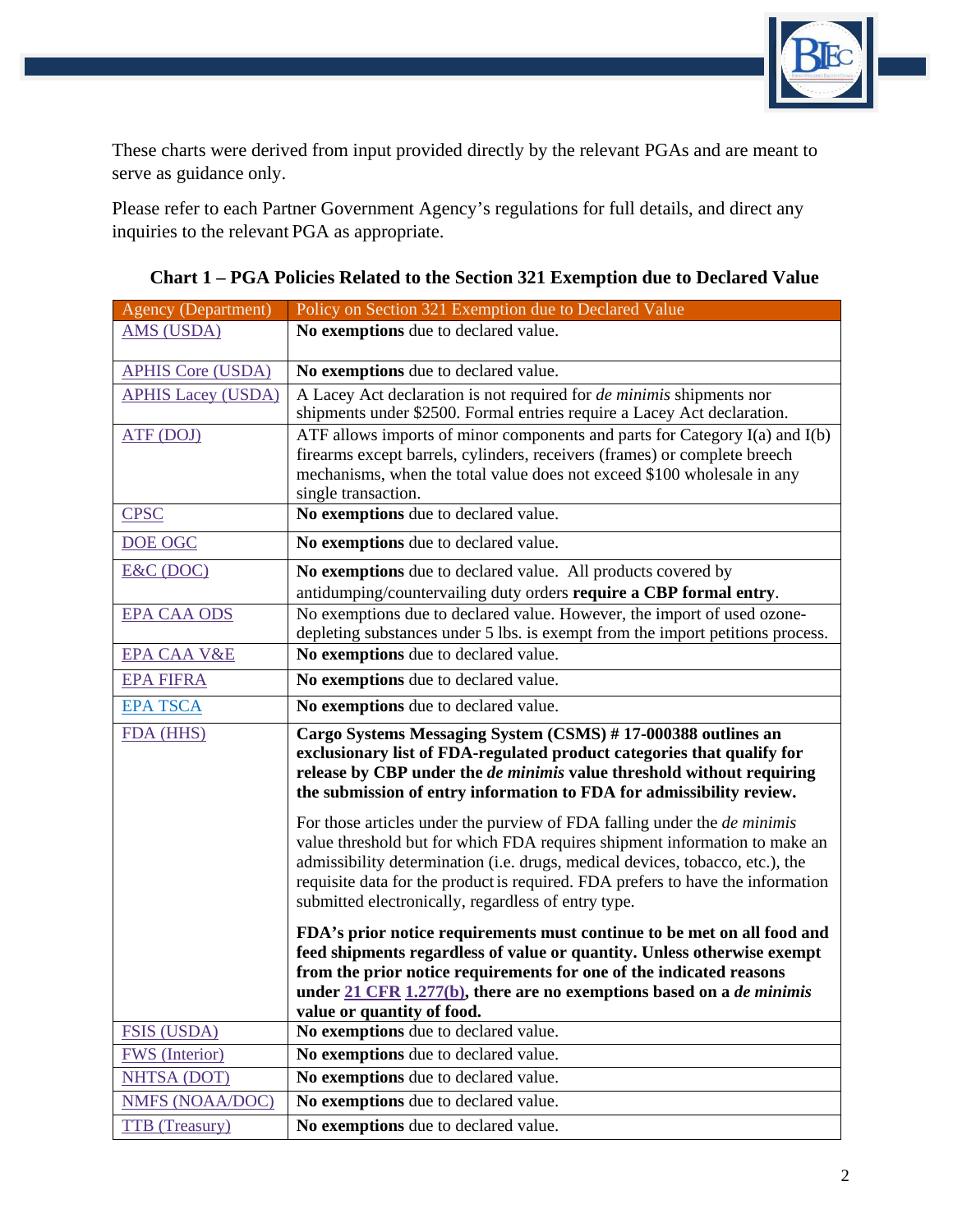

# **Chart 2 – Process to File PGA Data in ACE on** *De Minimis* **Value Shipments using the New Entry Type 86 Capability**

**(**Please Note: Use of Entry Type 86 is *voluntary***;** filers that do not opt to use ET 86 may file Entry Type 01 or Entry Type 11 for goods subject to PGA requirements. Goods subject to PGA requirements *should not* be released from Manifest)

| <b>Agency (Department)</b> | <b>PGA Policies</b>                                                                                                                                                  |
|----------------------------|----------------------------------------------------------------------------------------------------------------------------------------------------------------------|
| <b>AMS (USDA)</b>          | All commodities regulated by AMS must be cleared via CBP ACE Message Set or                                                                                          |
|                            | directly with AMS via paper filing prior to entry regardless of value. If AMS                                                                                        |
|                            | inspection is required, entries will be directed to the nearest AMS Facility.                                                                                        |
| <b>APHIS Core (USDA)</b>   | APHIS regulations require submission of information at the first port of                                                                                             |
|                            | arrival. APHIS will accept formal, informal and entry type 86 submissions. For                                                                                       |
|                            | paper submission at the first port of arrival, the process will remain unchanged.                                                                                    |
| <b>APHIS Lacey (USDA)</b>  | Lacey does not require a Lacey Declaration for <i>de minimis</i> value shipments.                                                                                    |
| ATF (DOJ)                  | For shipments of minor components and parts for Category $I(a)$ and $I(b)$                                                                                           |
|                            | firearms except barrels, cylinders, receivers (frames) or complete breech                                                                                            |
|                            | mechanisms, when the total value exceeds \$100 wholesale in any single                                                                                               |
|                            | transaction, the ATF PGA message set must be filed or the Form 6 and 6a                                                                                              |
|                            | must be presented in person at the port of entry.                                                                                                                    |
| <b>CPSC</b>                | CPSC does not currently have additional data requirements above that of CBP.                                                                                         |
|                            | Therefore, no CPSC PGA Message Set data is required for <i>de minimis</i> value                                                                                      |
|                            | shipments.                                                                                                                                                           |
| DOE OGC                    | DOE does not currently have additional data requirements for <i>de minimis</i> value                                                                                 |
|                            | shipments.                                                                                                                                                           |
| E&C (DOC)                  | All products covered by antidumping/countervailing duty orders require a CBP                                                                                         |
|                            | formal entry; there are no exemptions due to value.                                                                                                                  |
| <b>EPA CAA ODS</b>         | CCA ODS does not require filing through ACE. For petitioned material over 5                                                                                          |
|                            | pounds, the non-objection notice must accompany the shipment in ACE per 40                                                                                           |
|                            | CFR 82.13(g)(3) and 82.24(c)(4).                                                                                                                                     |
| <b>EPA CAA V&amp;E</b>     | If filing in ACE and using ET86, importers should file the EPA PGA message                                                                                           |
|                            | set, otherwise importers of <i>de minimis</i> value shipments regulated under the                                                                                    |
|                            | CAA for V&E may file the appropriate paper 3520-1 or 3520-21 EPA                                                                                                     |
|                            | declaration forms.                                                                                                                                                   |
| <b>EPA FIFRA</b>           | If filing in ACE and using ET86, importers should file the EPA PGA message                                                                                           |
|                            | set; otherwise importers of <i>de minimis</i> value shipments regulated under FIFRA                                                                                  |
|                            | are required to submit a paper EPA Form 3540-1, Notice of Arrival of Pesticides                                                                                      |
|                            | and Devices (NOA), completed in full, to the EPA regional office having                                                                                              |
| <b>EPA TSCA</b>            | jurisdiction over the state/territory where the shipment is to arrive.                                                                                               |
|                            | If filing in ACE and using ET86, importers should file the EPA PGA message set,<br>otherwise importers of <i>de minimis</i> value shipments regulated under TSCA are |
|                            | required to provide a written certification assuring that the chemical or mixture of                                                                                 |
|                            | chemicals within the shipment fully comply with TSCA, to CBP.                                                                                                        |
| <b>FDA</b> (HHS)           | Established CBP entry processes (including existing, applicable entry type(s) and                                                                                    |
|                            | paper or electronic submission) should be followed for <i>de minimis</i> value                                                                                       |
|                            | shipments where FDA has determined shipment information is necessary to make                                                                                         |
|                            | an admissibility determination. FDA prefers to have the information submitted                                                                                        |
|                            | electronically. For additional information regarding de minimis value shipments                                                                                      |
|                            | where FDA has determined notification is not necessary, please see                                                                                                   |
|                            | CSMS #17-000388.                                                                                                                                                     |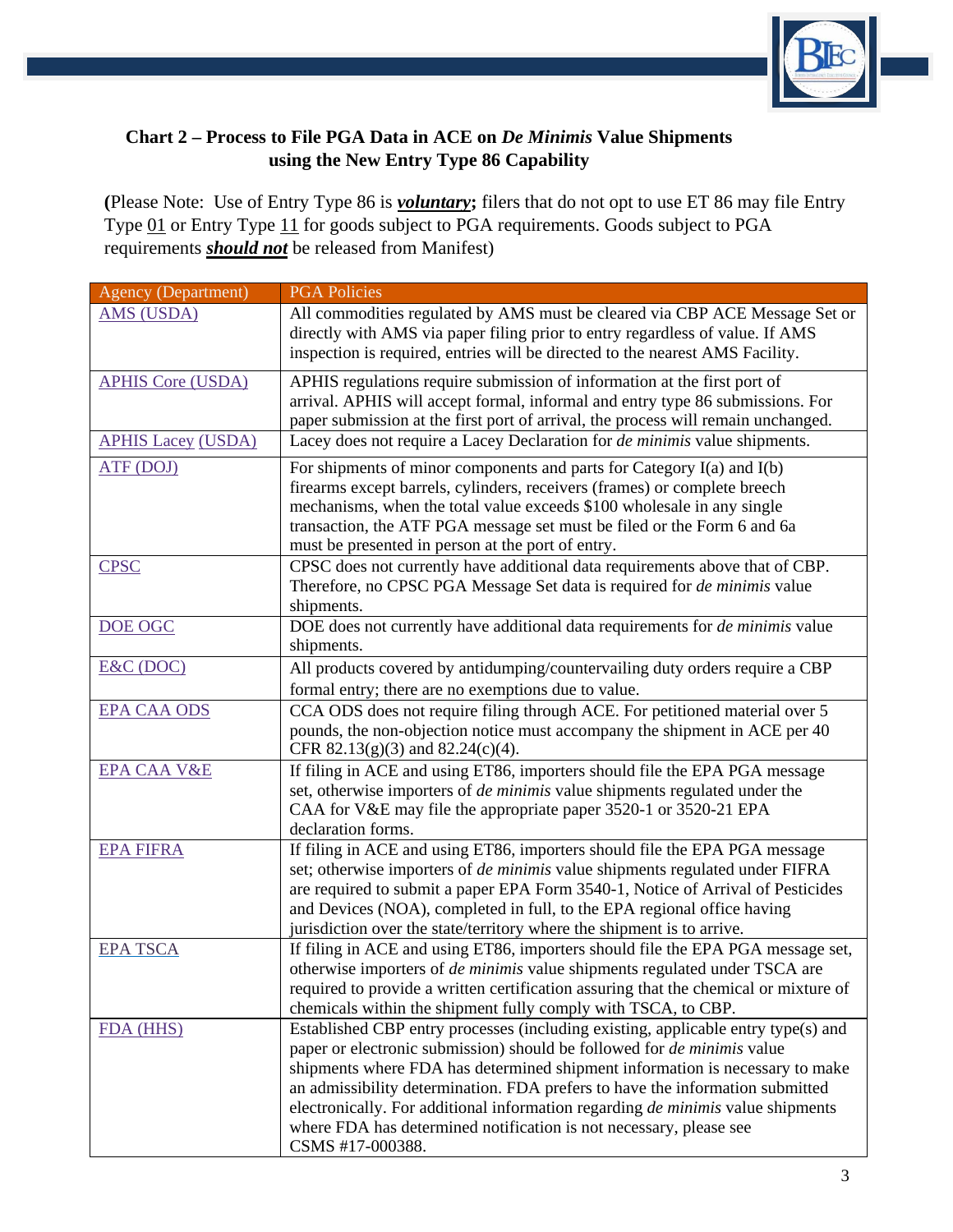

| <b>Agency (Department)</b> | <b>PGA Policies</b>                                                                                                                                                                                                                                                                                                                                                                                                                         |
|----------------------------|---------------------------------------------------------------------------------------------------------------------------------------------------------------------------------------------------------------------------------------------------------------------------------------------------------------------------------------------------------------------------------------------------------------------------------------------|
| <b>FSIS (USDA)</b>         | Importers of <i>de minimis</i> shipments regulated under the FSIS must continue to<br>file an import inspection application using the PGA message set or paper FSIS<br>form 9540-1.                                                                                                                                                                                                                                                         |
| <b>FWS</b> (Interior)      | Filers should continue to submit their Form 3-177 data and associated<br>documents directly with FWS either electronically through eDecs or in<br>paper. Filers should be prepared to supply a copy of the FWS clearance to<br>CBP upon request.                                                                                                                                                                                            |
| NHTSA (DOT)                | NHTSA regulated commodities are not eligible for the Section 321 exemption<br>per 49 CFR 591. The NHTSA message set may be filed in ACE by codes DT1<br>and DT <sub>2</sub> .                                                                                                                                                                                                                                                               |
| <b>NMFS</b><br>(NOAA/DOC)  | To accommodate and fulfill regulatory reporting requirements, an entry filing<br>is required for all HTS products regardless of value. NMFS program<br>requirements are designated per HTS codes "flagged" as NM1, NM2, NM3,<br>NM4, NM5, NM6, NM7 and NM8 pursuant to the CBP ACE system.<br>Specifics on filing under the four NMFS programs, 370, HMS, AMR and SIM<br>can be found in the NMFS Implementation Guides for these programs. |
| <b>TTB</b> (Treasury)      | TTB-regulated commodities are not eligible for the Section 321 exemption per<br>19 CFR 10.153(e). The TTB Message Set may be filed in ACE as Entry Type<br>11 or 01.                                                                                                                                                                                                                                                                        |

#### **Chart 3 – PGA Policies Related to Returned American Goods & Household & Personal Effects**

| <b>Agency (Department)</b> | <b>PGA Policies</b>                                                            |
|----------------------------|--------------------------------------------------------------------------------|
| <b>AMS (USDA)</b>          | US exports returned to the US can be exempt from AMS regulations               |
|                            | provided: the Positive Lot Identification (PLI) is intact. The product must be |
|                            | in the original packaging and must establish that the quality was certified by |
|                            | AMS prior to leaving the US. If the previous conditions are not met then       |
|                            | AMS treats the product as any other regulated imported product.                |
| <b>APHIS Core (USDA)</b>   | No exemptions for returned American goods $\&$ household and personal          |
|                            | effects.                                                                       |
| <b>APHIS Lacey (USDA)</b>  | Lacey does not currently have data requirements for Returned American          |
|                            | Good & Household and Personal Effects.                                         |
| ATF (DOJ)                  | There is an exemption for GCA firearms and ammunition if the importer can      |
|                            | prove that they originally exported the product. This exemption does not       |
|                            | apply to all other defense articles on the USMIL.                              |
| <b>CPSC</b>                | No exemptions for returned American goods $\&$ household and personal          |
|                            | effects.                                                                       |
| DOE OGC                    | No exemptions for returned American goods & household and personal             |
|                            | effects.                                                                       |
| <b>EPA CAA ODS</b>         | No exemptions for returned American goods $\&$ household and personal          |
|                            | effects.                                                                       |
| EPA CAA V&E                | No exemptions for returned American goods $\&$ household and personal          |
|                            | effects.                                                                       |
| <b>EPA FIFRA</b>           | No exemptions for returned American goods & household and personal             |
|                            | effects.                                                                       |
| <b>EPA TSCA</b>            | No exemptions for returned American goods & household and personal             |
|                            | effects.                                                                       |